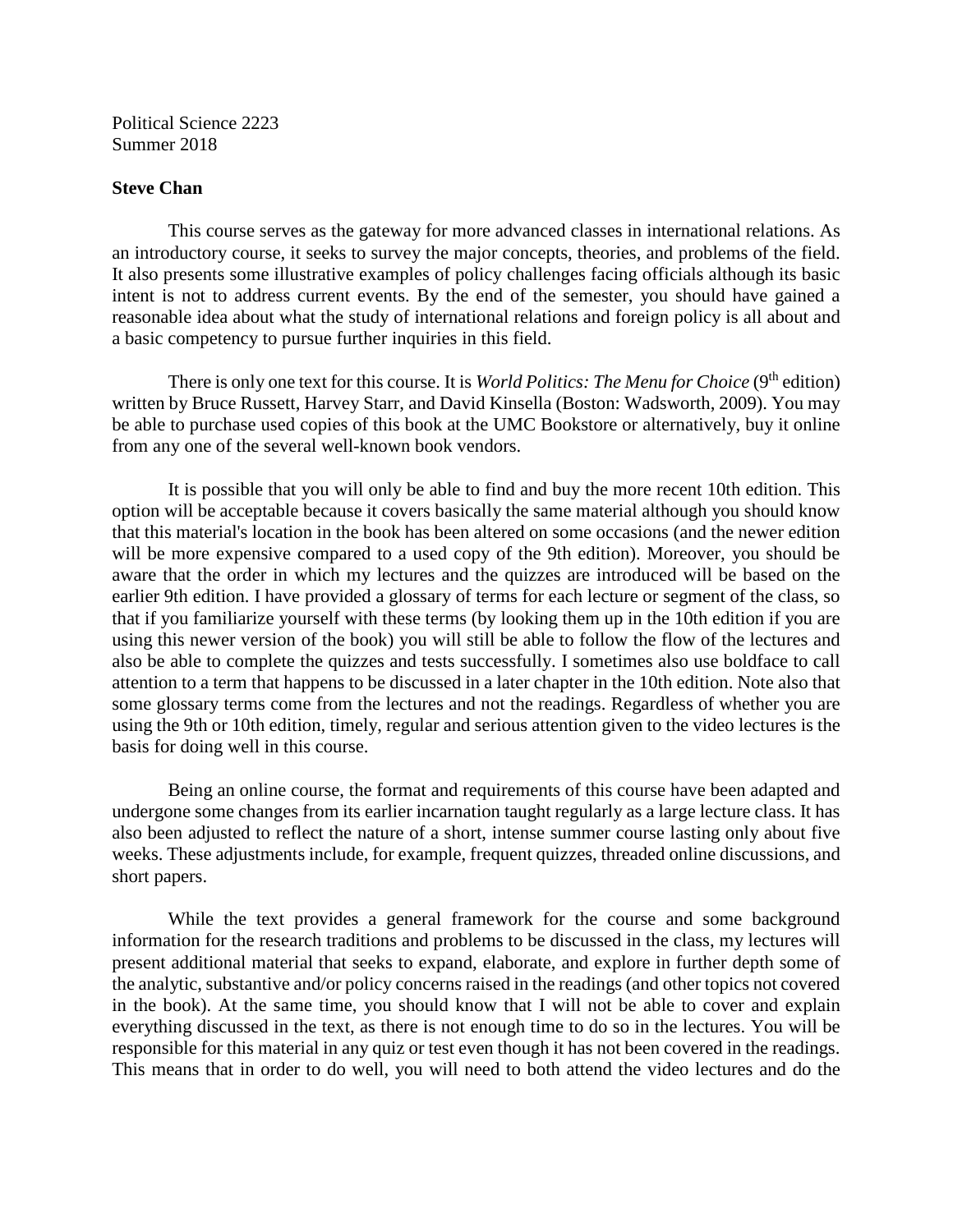readings thoroughly. I will try to highlight the more important ideas in the glossary of terms that I provide for each segment of the syllabus below.

Evaluation of your course performance will be based on the following considerations.

- 1. **Mandatory:** Quizzes for each chapter, 85 points total (5 points for each of the 17 quizzes)
- 2. **Optional for Extra Credit:** Threaded discussions, 45 points total (15 points for each of the three discussions)
- 3. **Mandatory:** Midterm Test (70 points) and final exam (80 points), 150 points total
- 4. **Mandatory:** Two short papers, 70 points total (35 points for each paper)

The maximum possible number of points for completing all the above assignments is 350.

Excluding the optional threaded discussions for extra credit, the letter grades for the course will typically reflect the following brackets: A (275-305), B (244-274), C (214-243), D (183-213), and F (182-0). It is important for you to know, however, that I have only provided this information as a matter of general parameters so that these figures are subject to adjustment. Moreover, given the rather large numerical ranges given above, I reserve the right to assign pluses and minuses to the letter grades.

The quizzes, midterm test, and final exam are all open-book assignments. This said, I urge you to prepare for them and to take them as if they are closed-book assignments. The reason is that I have set specific time limits on these assignments so that you will not be able to look up the answers in the text and still have enough time to complete these assignments. Once your time is up, the system will terminate your session and you will not be able to re-take these assignments. If you exit the quizzes, midterm test, or final exam at any time, you will not be allowed to return to complete them even if you have not used up all the allotted time. So please make sure to save your answers and submit them properly before you exit the quizzes, test, or exam.

# You need also to **pay attention to the information posted by the university's Information Technology Service warning that MyCUInfo will be down on certain weekend days for scheduled portal maintenance**.

More specifically, you will have **quizzes** consisting of multiple-choice questions on 17 designated days. These quizzes ask you about material contained in each of the 17 chapters in the book (9th edition). You can take these quizzes at any time during a 42-hour window provided for taking them – which starts at 6.00am on the day that I start lecturing on this chapter and lasts just before midnight or 11.59pm on the following day (with, however, some exceptions such as for Chapter 4, see details below). All times indicated in this syllabus are Colorado times.

If you miss taking a quiz during this window, you will not be able to take it at a later time. Please understand also that once you access the quiz to take it, you will only have five minutes to finish it. When this time expires, the system will terminate your session and you will not be able to complete any unfinished portion of the quiz. Correctly answering each of the five multiplechoice questions on a quiz is worth one point. No deduction will be made for wrong answers given on a quiz.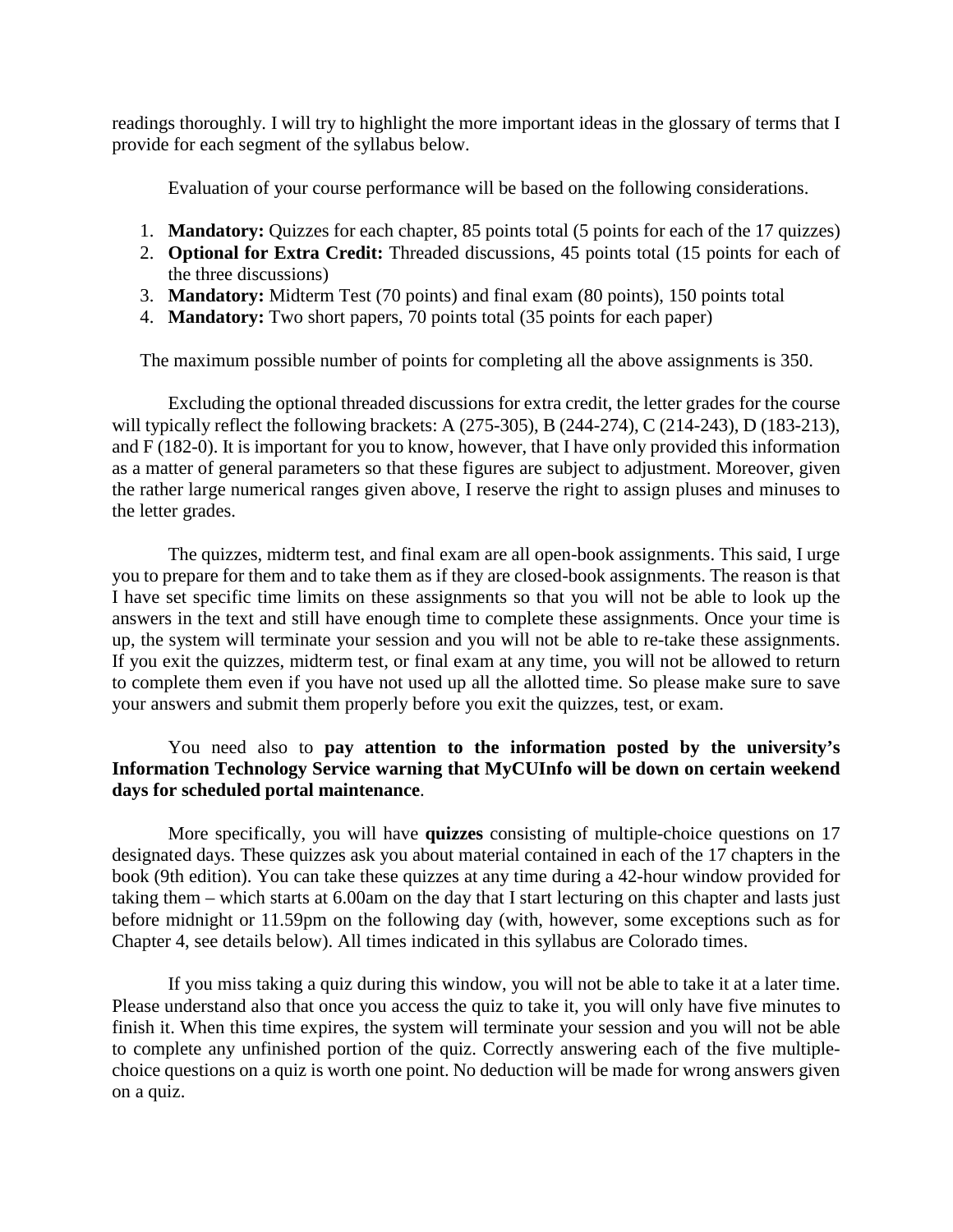You should know that in addition to evaluating whether you have understood the lectures, the quizzes seek to test whether you have been keeping up with the reading assignments. Therefore, simply listening to the lecture videos will not enable you to do well. You will also have to read the text.

There are two **short papers**, each in the range of 500-700 words. The first one is due before 11.59pm, July 19, and the second one is before 11.59pm, July 31. You can submit your paper at any time before then, but once the above deadline has passed you will not be able to submit your paper (that is, you will have received a "zero" for your paper grade).

- 1. Paper #1: What are the important legal principles inherited from the Treaty of Westphalia? Why are they important for international relations? Do you agree with them? Why? Or why not?(due no later than 11.59pm, July 19).
- 2. Paper #2: What are the reasons behind the realist argument that a balance of power helps to keep international peace and stability? Do you agree with this argument? Do you believe that a balance of power is likely today, and how do you see this possible development affecting the U.S.?(due no later than 11.59pm, July 31).

**Midterm test** (60 minutes on July 25) and **final exam** (60 minutes on August 10) can be taken at any time between 1.00am and 11.59pm on these two designated days respectively. Once you start to take them, the computer will time you and once your time is up, it will end your session. So again, be mindful of how you use your time. Also, you can only take the midterm test and the final exam on those two days that I have just mentioned. After 11.59pm of these days, you will no longer be able to take them. In other words, if you fail to take them on these designated days, you will have received a "zero" for them. The midterm test and the final exam will each consist of twenty-five multiple-choices and two identification questions asking you to define and discuss important concepts (you will have a choice of picking two of these identification questions from a list of five).

Finally, you will have a chance to participate in **threaded discussions for extra credit**. Participation in these discussions are optional, and you can post your comments any time prior to 11.59pm on July 17, July 24, and August 6 for the following topics respectively. After this deadline, you will not be able to receive credit for these discussions.

- 1. Do you agree with the description of international system as structural anarchy and a struggle for the survival of the fittest? Or do you rather tend to see people and states cooperating with each other most of the time, often acting on moral and ethical concerns rather than just pursuing more power? (comments due no later than 11.59pm, July 17)
- 2. Do you think armament and alliances are important means to keep peace and deter war, or do you think that they actually have the reverse effect of increasing international tension and trapping states in conflicts? Explain why you take the position you do, and what implications for U.S. foreign policy follow from your position.(comments due no later than 11.59pm, July 24)
- 3. Do you agree with the proposition of democratic peace? Which specific reason(s) given by this proposition are you most inclined to agree or disagree with? What caveats or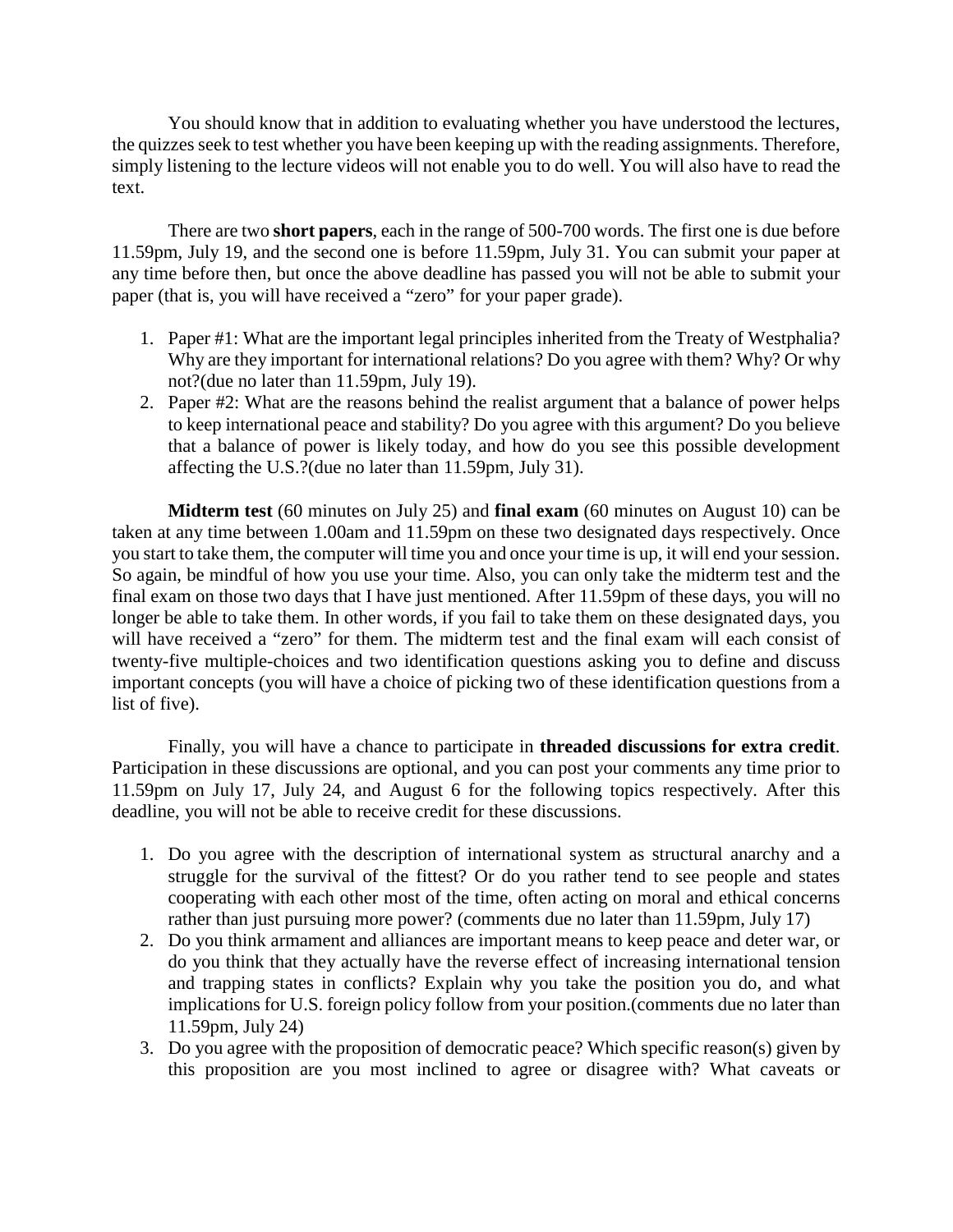qualifications, if any, would you offer to this proposition? What implications does this proposition have for U.S. foreign policy?(comments due no later than 11.59pm, August 6)

Academic dishonesty in fulfilling any assignment will be grounds for failing the course. You are responsible to learn about the Honor Code adopted by the University. You can find relevant information at the following websites: [http://www.colorado.edu/academics/honorcode/faculty.html;](http://www.colorado.edu/academics/honorcode/faculty.html) [http://www.colorado.edu/policies/honor.html;](http://www.colorado.edu/policies/honor.html) and <http://www.colorado.edu/academics/honorcode/>

In accordance with the Americans with Disabilities Act, University faculty members are required to make "reasonable and timely accommodations" for students with disabilities. By University policy that obligation only extends to students who have registered with the Office of Disability Services, which makes the determination of whether, for example, students have real learning disorders. If you are a student with a disability, please notify the professor [\(steve.chan@colorado.edu\)](mailto:steve.chan@colorado.edu) in writing during the first week of the semester (i.e., by July 13, 2018) what accommodations are needed. To be accorded this accommodation, you must provide me the relevant documentation from Disability Services (303-4928671, Willard 322, [www.colorado.edu/disabilityservices\)](http://www.colorado.edu/disabilityservices).

If a student has religious obligations that may conflict with this course, please notify the professor in writing within the first week of semester in order to seek a reasonable and fair arrangement. You must provide written documentation during this period. The campus policy regarding religious observance is available at [http://www.colorado.edu/policies.fac\\_relig.html.](http://www.colorado.edu/policies.fac_relig.html)

It is important for you to keep up with the reading assignments. As you can see, the course schedule is very tight and there is very little room for slippage. I strongly urge you to do the readings before you listen to the lectures for the relevant chapters. The lectures are not a substitute for the readings because as already mentioned, I will not be able to discuss everything covered in the readings in my lectures.

 Finally, your first and most important contact for this class is your teaching assistant, Anna Gray who can be contacted at [anna.gray@colorado.edu](mailto:anna.gray@colorado.edu) or [angr9079@colorado.edu.](mailto:angr9079@colorado.edu) You are of course also welcome to contact me by email [\(steve.chan@colorado.edu\)](mailto:steve.chan@colorado.edu) or phone (303-492-7904). If need be, I can also meet you in my office on campus or via skype after we set up an appointment by email or phone.

# *ALL DATES AND TIMES ARE U.S. MOUNTAIN STANDARD TIME (MST).*

July 10

Video lectures: introduction; grading and assignments

Reading: chapter 1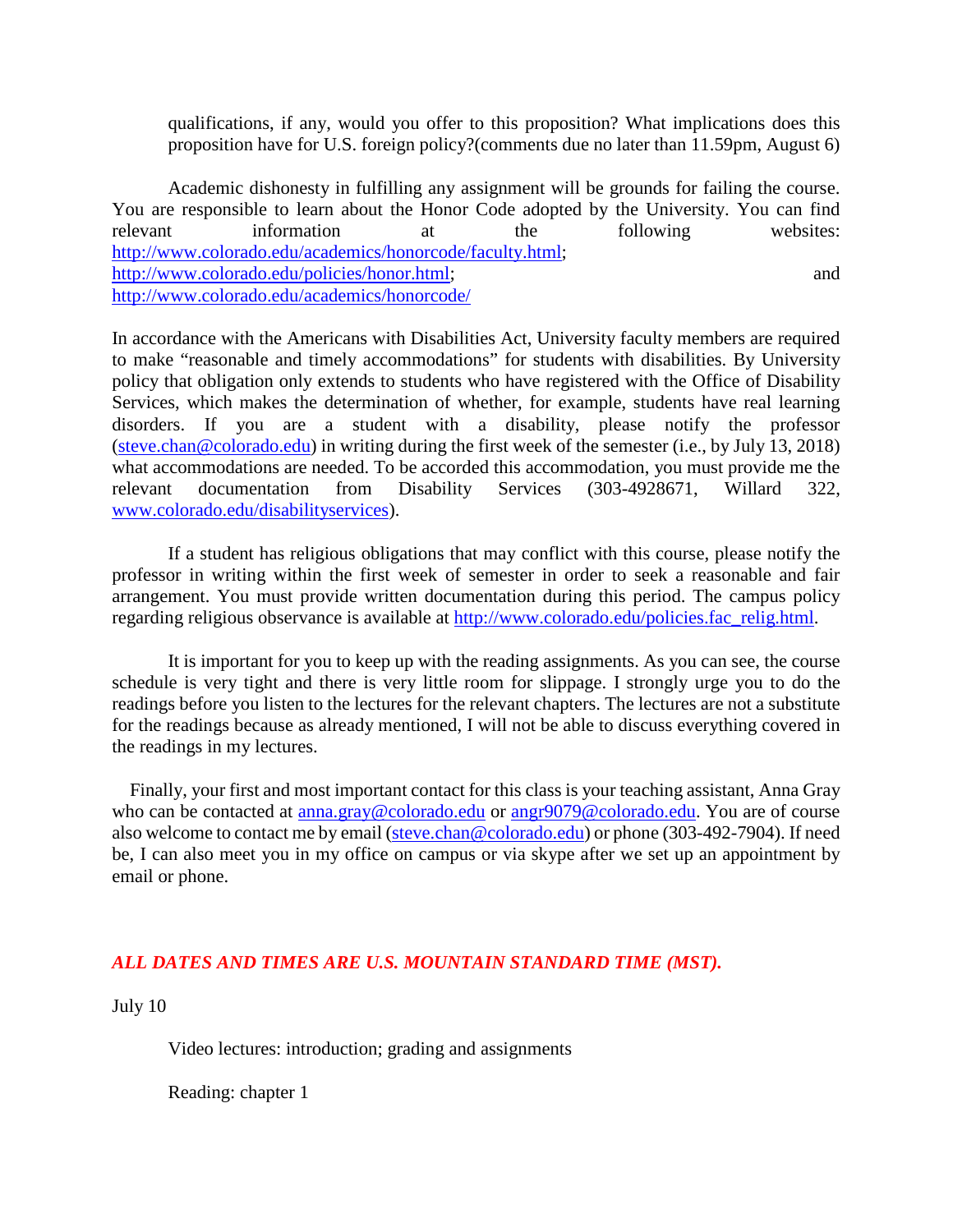## July 11

Video lectures: chapter 1-1, 1-2, 1-3, 1-4

Glossary: menu for choices, opportunity and willingness, circumstances and choices, structure and agency, joint necessity, reciprocal influences, serial dependency, constrained choice, environmental probabilism, popular and strategic cultures, levels of analysis **non-state actors (e.g., international governmental and nongovernmental organizations)**

Reading: chapter 2

Quiz 1: due by 11.59pm tomorrow

July 12

Video lectures: chapter 2-0, 2-1, 2-3

Glossary: scientific inquiry, theory, hypothesis, concept, generalization, falsifiability, evidence, empirical vs. normative analysis, **realism, liberalism, radicalism,** structural anarchy, relative gain, positional competition, self-help, security imperative, power as military capabilities, **security dilemma**

Reading: chapter 3

Quiz 2: due by 11.59pm tomorrow

July 13

Video lectures: chapter 3-1, 3-2, 3-3

 Glossary: Thirty Years' War, Treaty of Westphalia, sovereignty (non-interference and legal equality), French Revolution, nationalism, **Concert of Europe,** monopoly of force, territoriality, armed rivalry, balance of power, industrialization, democracy, colonial expansion

Reading: chapter 4

Quiz 3: due by 11.59pm tomorrow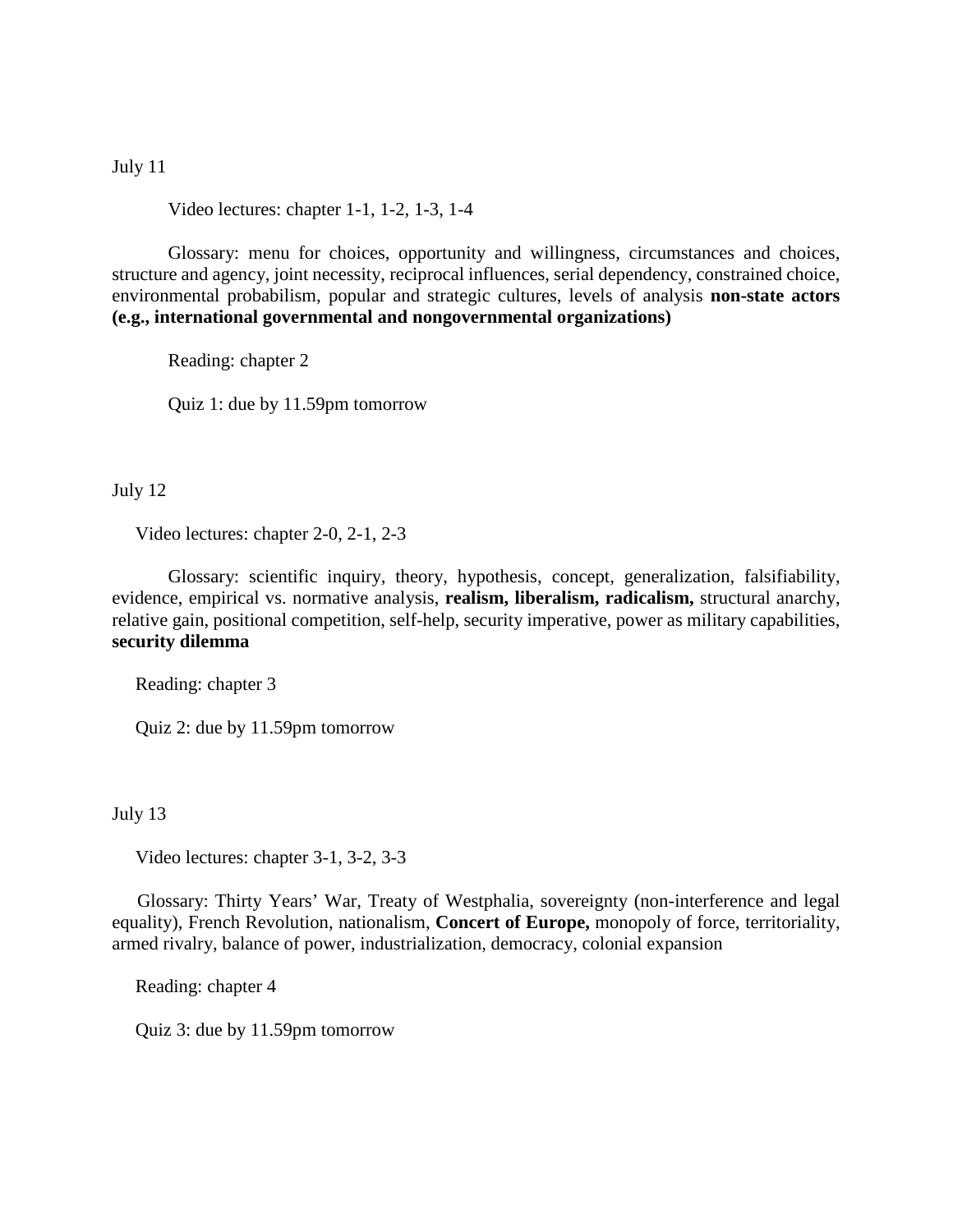July 16

Video lectures: chapter 4-1, 4-2

 Glossary: radicalism, world system, exploration and conquest, core and periphery, globalization, dominance and exploitation, dependency, greed as motivation, balancing vs. bandwagoning, balance of threat and balance of power, soft power, loss of strength gradient

Reading: chapter 5

July 17

Threaded discussion #1: due by 11.59pm today

Video lecture: chapter 4-3

 Glossary: alliance and armament, Triple Alliance, Triple Entente, hair trigger, conflict spiral, entrapment, run-away momentum, chain-ganging, buck-passing

Reading: chapter 5

Quiz 4: due by 11.59pm tomorrow

July 18

Video lecture: chapter 4-4

 Glossary: unipolarity, bipolarity, multipolarity, hegemonic stability, balance of power, power transition, flexible alignment, decision uncertainty, "running the table," offensive vs. defensive realism

July 19

Paper #1: due by 11.59pm today

Video lecture: chapter 5-1

 Glossary: extraction, mobilization, pain tolerance, co-optation vs. coercion, strategic vs. trading states, structural vs. bargaining power, soft power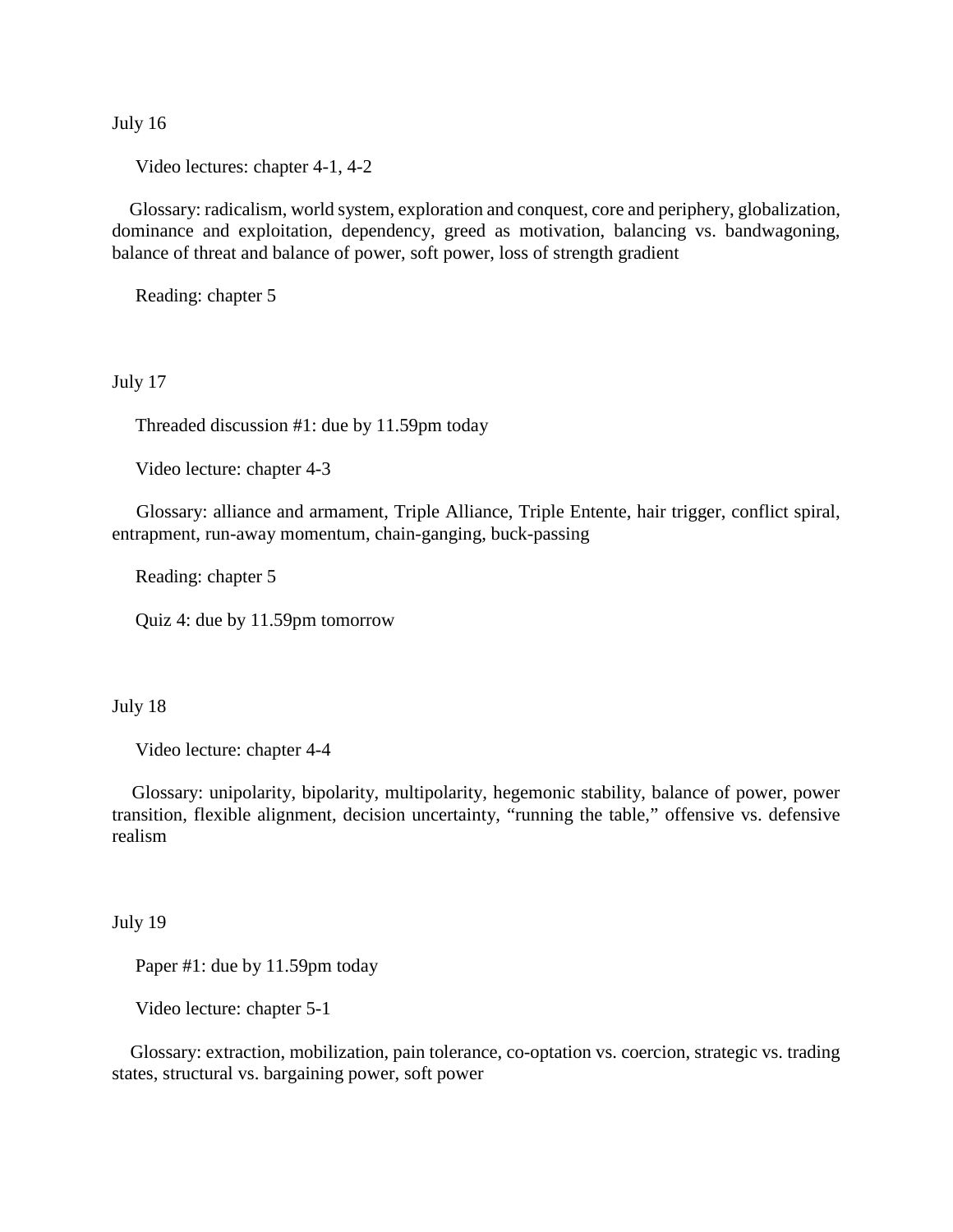Reading: chapter 6

Quiz 5: due by 11.59pm tomorrow

July 20

Video lecture: chapter 5-2

 Glossary: diplomacy, compellence, deterrence, ability vs. willingness, aversion to war costs, stalemate

Reading: chapter 6

July 23

Video lecture: lecture 0927

 Glossary: two-level games, power elites, pluralism, polyarchy, permissive public, mobilizables, attentive public, mass public, rally 'round the flag, decay factor, diversionary theory, audience costs, gender gap

Reading: chapter 7

Quiz 6: due by 11.59pm tomorrow

July 24

Threaded discussion #2: due by 11.59pm today

Video lecture: lecture 0929

 Glossary: human as information processors, bounded rationality, cost-benefit analysis, satisfice, muddling through, incrementalism, wishful thinking, signals and noise, cognitive consistency, mirror images, groupthink, risky shift, crisis or decision cube, prospect theory, loss aversion, attribution theory: dispositional vs. circumstantial explanation

Reading: chapter 7

Quiz 7: due by 11.59pm tomorrow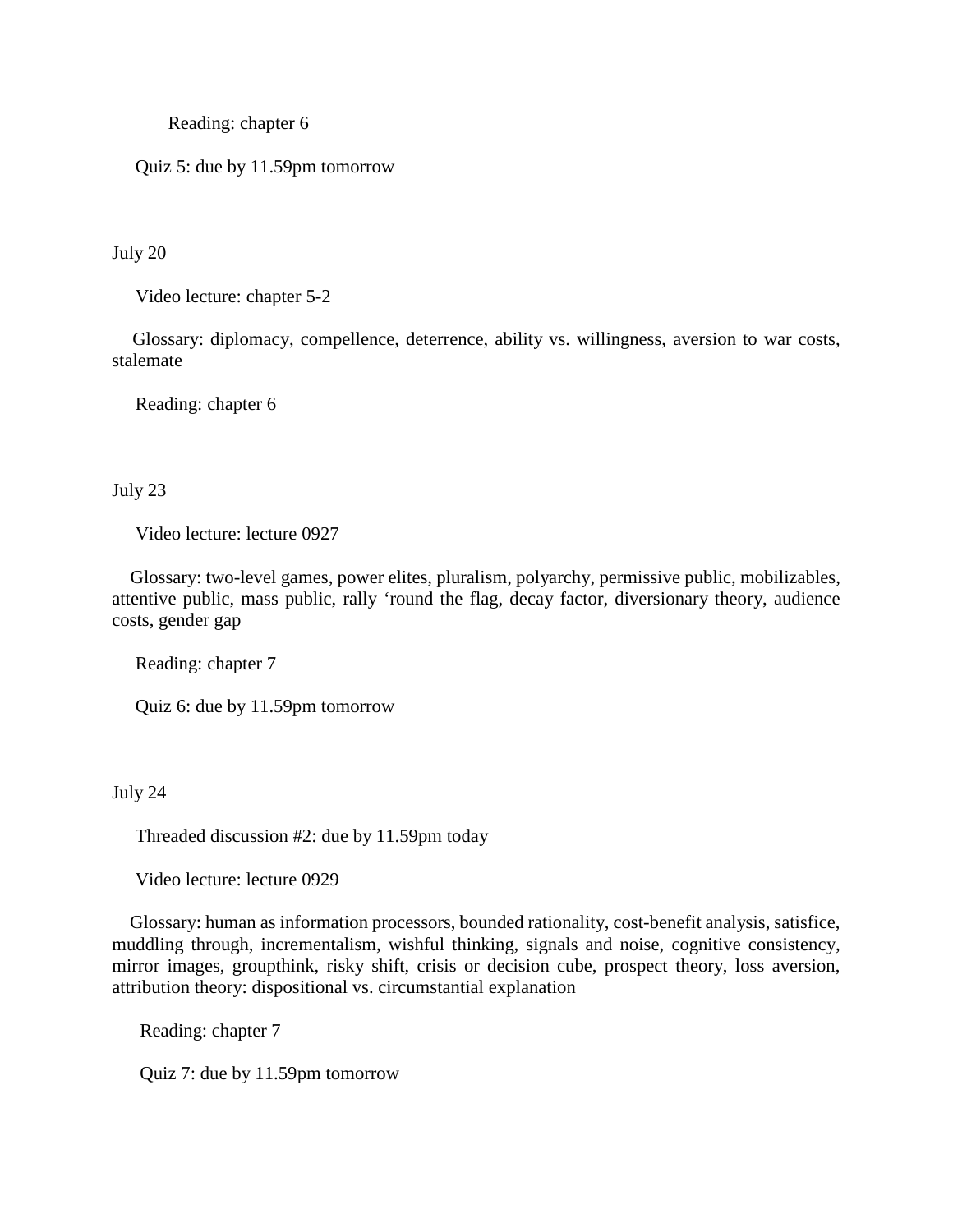## July 25

Midterm test today, covering chapters 1-7 (9th edition), due by 11.59pm

Video lecture: lecture 1004

 Glossary: Allison's models of rational actor, organizational processes, and government politics, principal-agent dilemma

Reading: chapter 8

#### July 26

Video lecture: chapter 8-1

 Glossary: three images of war and peace, human nature, war as a social institution, slavery and dueling, relative deprivation, capitalist state, imperialism, under-consumption, monopoly/surplus capital, lateral pressure, power-transition theory, long-cycle theory, globalization

Reading: chapter 9

Quiz 8: due by 11.59pm tomorrow

## July 27

Video lecture: chapter 9-1, 9-2, 9-3

 Glossary: armament race, nuclear deterrence, nuclear proliferation, mutual assured destruction, first- vs. second-strike capabilities, countervalue vs. counterstrike, zero-sum game, game of chicken, security dilemma, prisoners' dilemma, evolution of cooperation, tit-for-tat (forgiveness, niceness, provacability, optimism), shadow of the future, reputation, reciprocity, retribution

Reading: chapter 10

Quiz 9: due by 11.59pm tomorrow

July 30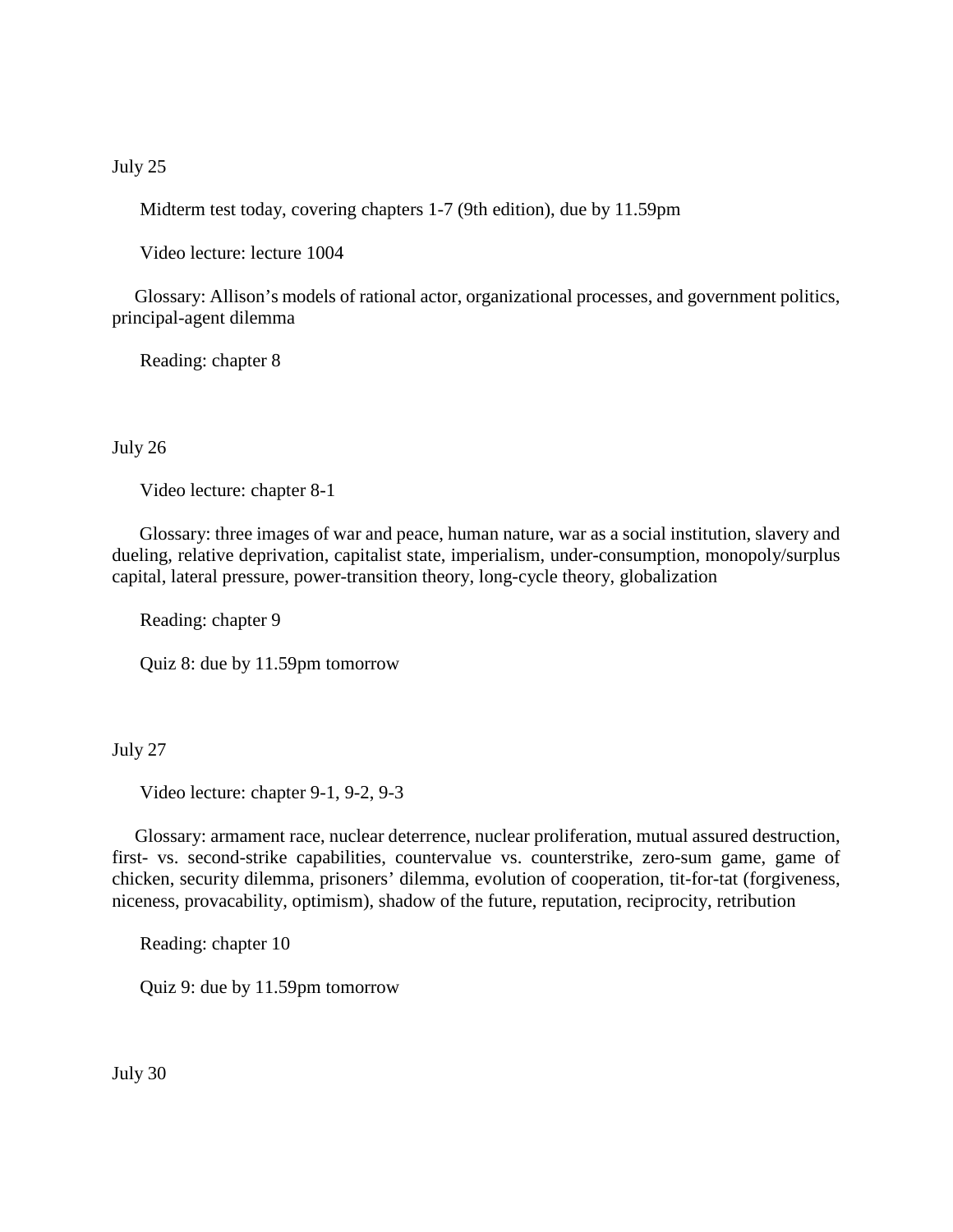Video lecture: chapter 10-1, 10-2, 10-3

 Glossary: just war doctrine, *jus ad bellum*, *jus ad bello*, double-effect rule, Catholic bishops on morality of nuclear deterrence, preventive war (Caroline standard), self-help and reprisal (last resort, proportionality, discrimination, just cause, legitimate authority), Geneva Laws, Nuremberg trials, reason of state, superior order, domestic vs. universal jurisdiction, retrospective law, military necessity, *tu quoque*, people as reasoning agents, natural law, superintendent principle, communitarian (statist) vs. cosmopolitan (universal) conceptions of human rights, International Court of Criminal Justice, international regimes, positive and negative rights, torture and mistreatment of POWs, humanitarian intervention, responsibility to protect

Reading: chapter 11

Quiz 10: due by 11.59pm tomorrow

July 31

Paper #2: due by 11.59 today

Video lecture: chapter 11-1

 Glossary: zone of peace and zone of war, negative vs. positive peace, Immanuel Kant (perpetual peace), republicanism, cosmopolitanism, pacific union, democratic peace (institutional and cultural explanation, monadic vs. dyadic), security community, functionalism, Treaty of Rome (European Common Market)

Reading: chapter 12

Quiz 11: due by 11.59pm tomorrow

August 1

Video lecture: chapter 12-1

 Glossary: imperial overstretch, military-industrial complex, guns vs. butter tradeoff, opportunity costs, military Keynesianism, power elite, **industrial policy**

Reading: chapter 13

Quiz 12: due by 11.59pm tomorrow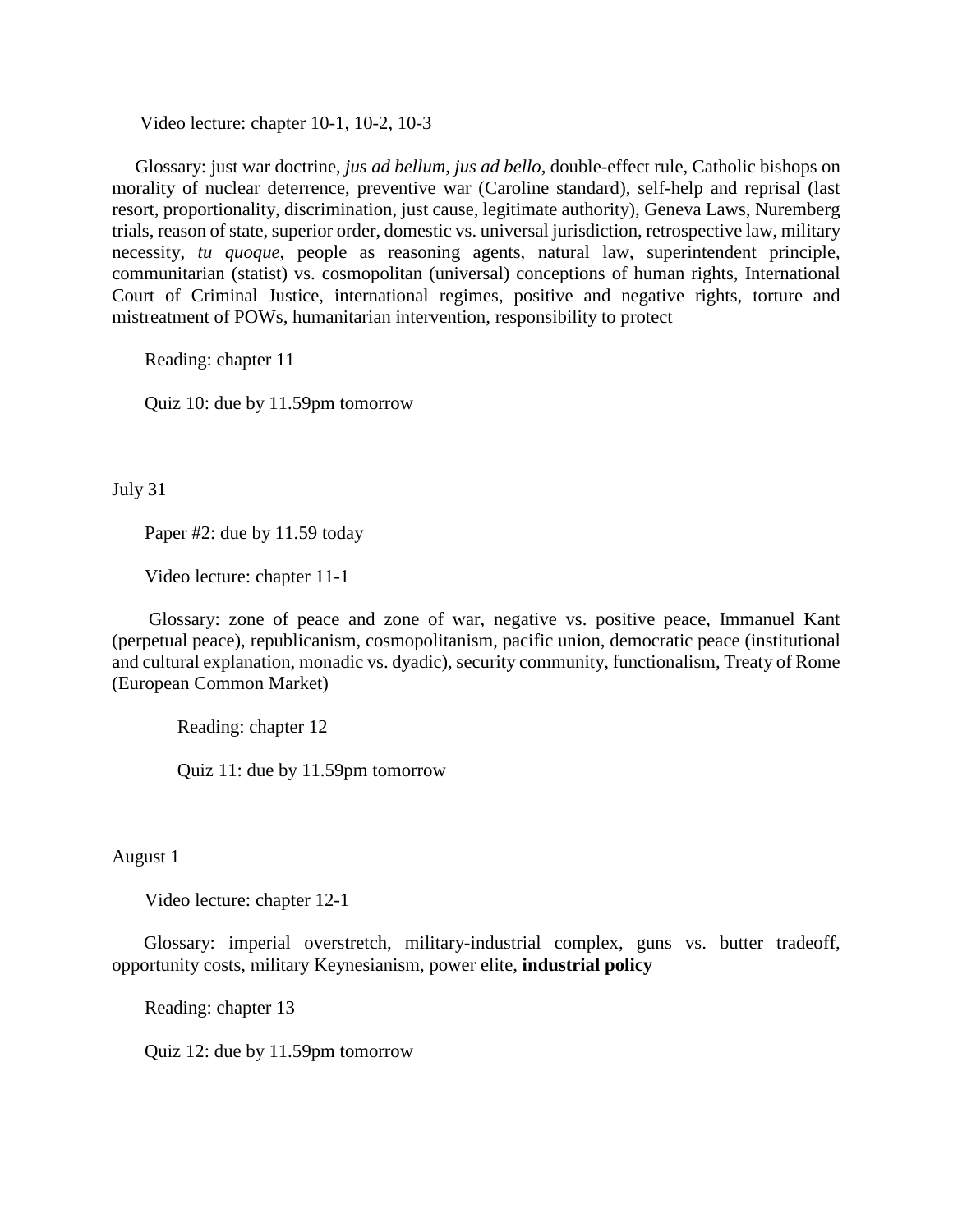### August 2

Video lecture: chapter 13-1, 13-2, 13-3

 Glossary: Adam Smith, David Ricardo, Friedrich List, free trade, autarky (autarchy), laissezfaire, comparative advantage, protectionism, mercantilism, strategic trade, Great Depression, beggar-thy-neighbor policies, Bretton Woods regime, WTO, hegemonic stability, collective good or public good(joint supply and non-exclusiveness), sensitivity and vulnerability

Reading: chapter 14

Quiz 13: due by 11.59pm tomorrow

August 3

Video lecture: chapter 14-1, 14-2

 Glossary: integration and amalgamation, European Union, Common Agricultural Policy, pooled sovereignty, supranationalism, borderless world, complex interdependence, trading blocs, race to the bottom, sovereignty at bay, non-governmental groups, distant proximities

Reading: chapter 15

Quiz 14: due by 11.59pm tomorrow

#### August 6

Threaded discussion #3: due by 11.59pm today

Video lecture: chapter 15-1, 15-2

 Glossary: best of times and worst of times, North-South gap, multiple Souths, BRIC, humandevelopment index (life expectancy, literacy, parity purchasing power), structural violence, structural adjustment, dependent development, newly-industrializing countries, import substitution vs. export-oriented industrialization, Huntington (order) vs. Olson (democracy, stationary vs. roving bandits), Washington vs. Beijing "consensus," social (income) equality and human capital, savings and investment

Reading: chapter 16

Quiz 15: due by 11.59pm tomorrow